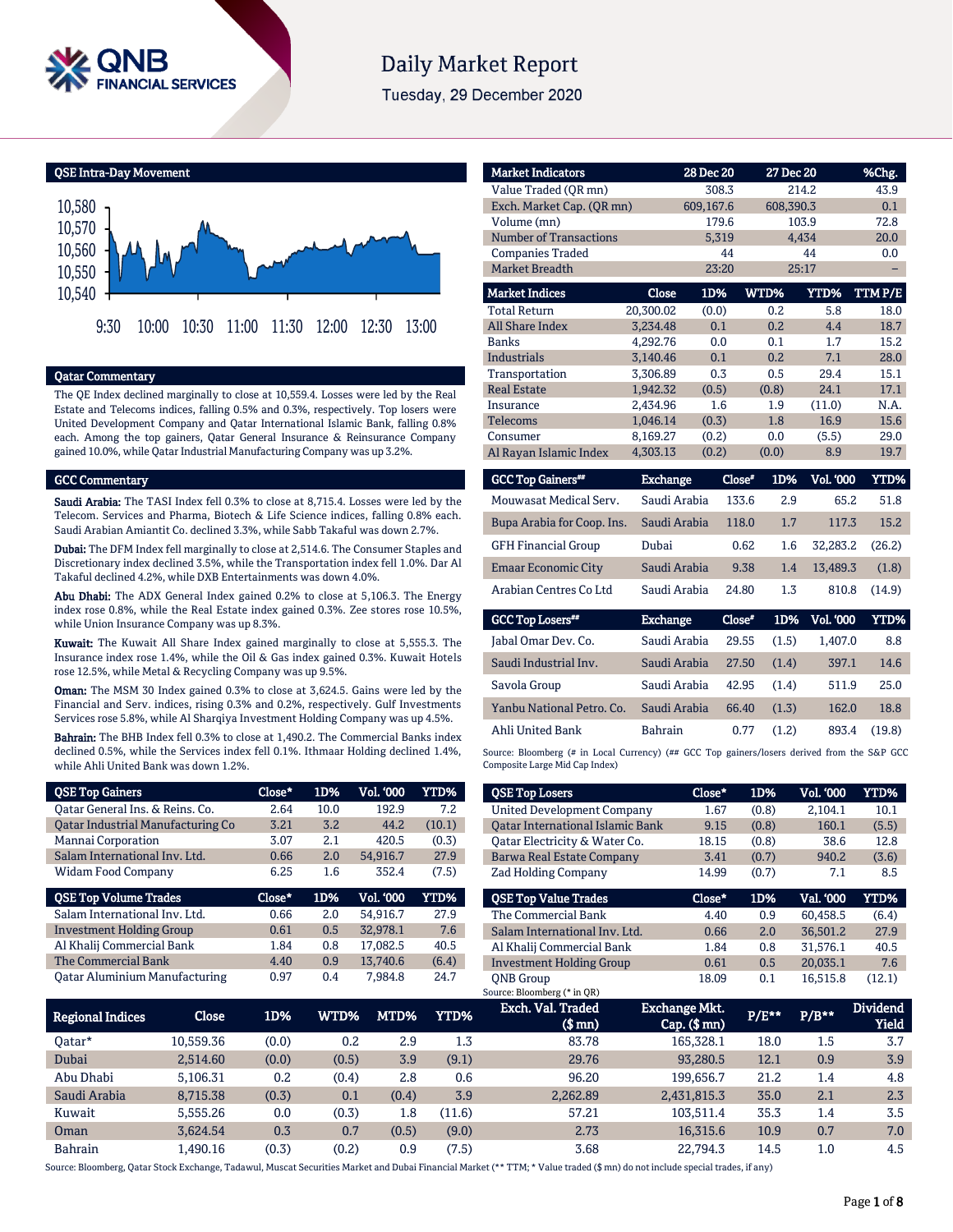#### Qatar Market Commentary

- The QE Index declined marginally to close at 10,559.4. The Real Estate and Telecoms indices led the losses. The index fell on the back of selling pressure from Qatari shareholders despite buying support from GCC, Arab and Foreigners shareholders.
- United Development Company and Qatar International Islamic Bank were the top losers, falling 0.8% each. Among the top gainers, Qatar General Insurance & Reinsurance Company gained 10.0%, while Qatar Industrial Manufacturing Company was up 3.2%.
- Volume of shares traded on Monday rose by 72.8% to 179.6mn from 103.9mn on Sunday. However, as compared to the 30-day moving average of 220.7mn, volume for the day was 18.6% lower. Salam International Investment Limited and Investment Holding Group were the most active stocks, contributing 30.6% and 18.4% to the total volume, respectively.

| <b>Overall Activity</b>    | Buy %* | Sell %* | Net (QR)         |
|----------------------------|--------|---------|------------------|
| Oatari Individuals         | 38.53% | 39.64%  | (3,425,284.9)    |
| <b>Oatari Institutions</b> | 22.90% | 38.14%  | (47,006,583.7)   |
| Oatari                     | 61.42% | 77.78%  | (50, 431, 868.6) |
| <b>GCC Individuals</b>     | 1.29%  | 1.47%   | (560, 808.3)     |
| <b>GCC</b> Institutions    | 5.21%  | 2.41%   | 8,635,435.3      |
| <b>GCC</b>                 | 6.50%  | 3.88%   | 8,074,627.0      |
| Arab Individuals           | 11.63% | 10.30%  | 4,105,477.3      |
| <b>Arab Institutions</b>   | 1.35%  |         | 4,163,718.6      |
| Arab                       | 12.98% | 10.30%  | 8,269,195.9      |
| Foreigners Individuals     | 2.56%  | 2.21%   | 1,077,112.2      |
| Foreigners Institutions    | 16.54% | 5.83%   | 33,010,933.5     |
| <b>Foreigners</b>          | 19.10% | 8.04%   | 34,088,045.7     |

Source: Qatar Stock Exchange (\*as a % of traded value)

### Global Economic Data and Earnings Calendar

#### Global Economic Data

| Date  |       | Market Source                          | Indicator                 | Period | Actual   | Consensus | Previous  |
|-------|-------|----------------------------------------|---------------------------|--------|----------|-----------|-----------|
| 12/28 | Japan | Ministry of Economy Trade and Industry | Industrial Production MoM | Nov    | $0.00\%$ | .10%      | 4.00%     |
| 12/28 | Japan | Ministry of Economy Trade and Industry | Industrial Production YoY | Nov    | $-3.40%$ | $-2.30\%$ | $-3.00\%$ |

Source: Bloomberg (s.a. = seasonally adjusted; n.s.a. = non-seasonally adjusted; w.d.a. = working day adjusted)

#### Earnings Calendar

| <b>Tickers</b> | Vame<br><b>COMPANY</b> | Date of reporting 4Q2020 results | No. of days remaining | Status |
|----------------|------------------------|----------------------------------|-----------------------|--------|
| QNBK           | <b>ONB</b> Group       | 12-Jan-21                        |                       | Due    |
|                |                        |                                  |                       |        |

Source: QSE

## News

### Qatar

- Qatar's Ooredoo, Hutchison in talks to merge Indonesian telco units - Qatar's telecoms company Ooredoo and Hong Kong conglomerate CK Hutchison Holdings are exploring a deal to merge their Indonesian units, the two companies said. A deal between Indosat and PT Hutchison 3 Indonesia would help them to better compete against state-backed Telkomsel which controls around half of the cellular market in the world's fourth most populous country. Ooredoo, which owns a 65% stake in Indosat, said in a statement the two companies have signed a non-legally binding memorandum of understanding which is valid until April 30, 2021. "Ooredoo is in the early stages of assessing the merits of such a potential transaction," it said. "As part of our corporate strategy, we regularly review our strategic priorities and market position across all of our operations, and their contribution to the Ooredoo Group," added Ooredoo, which operates across the Middle East, North Africa and Southeast Asia. (Reuters)
- Fitch affirms CBQK rating at 'A' with 'Stable' outlook Fitch Ratings (Fitch) has, once again, affirmed The Commercial Bank's (CBQK) unchanged long-term issuer default rating at "A" with a 'Stable' outlook. The rating is driven by an extremely

high probability of support from the Qatari authorities, and reflects Qatar's strong ability to support domestic banks, Fitch said. CBQK's strong commercial banking franchise is underpinned by established public and private corporate relationships. According to Fitch, CBQK has succeeded in executing its turnaround strategy that began in 2016 by strengthening its core capitalization, reducing its concentration in real estate and contracting and increasing government and public sector exposure, improving operational efficiency, and strengthening risk controls and oversight of international operations. CBQK's CEO Group, Joseph Abraham said, "Given the challenges imposed by Covid-19, the affirmation of Commercial Bank's stable outlook is a very positive outcome. It is mainly due to the prudent economic management by the government of Qatar as well as our financial strength and commitment to our strategy established in 2016." With Fitch's rating in place, CBQK currently enjoys strong credit ratings from all the major agencies. The bank's long-term outlook is rated A3 by Moody's, and BBB+ by Standard & Poor's. All ratings come with a 'Stable' outlook. (Gulf-Times.com)

• SIIS opens nominations for its board membership - Salam International Investment Limited (SIIS) announced the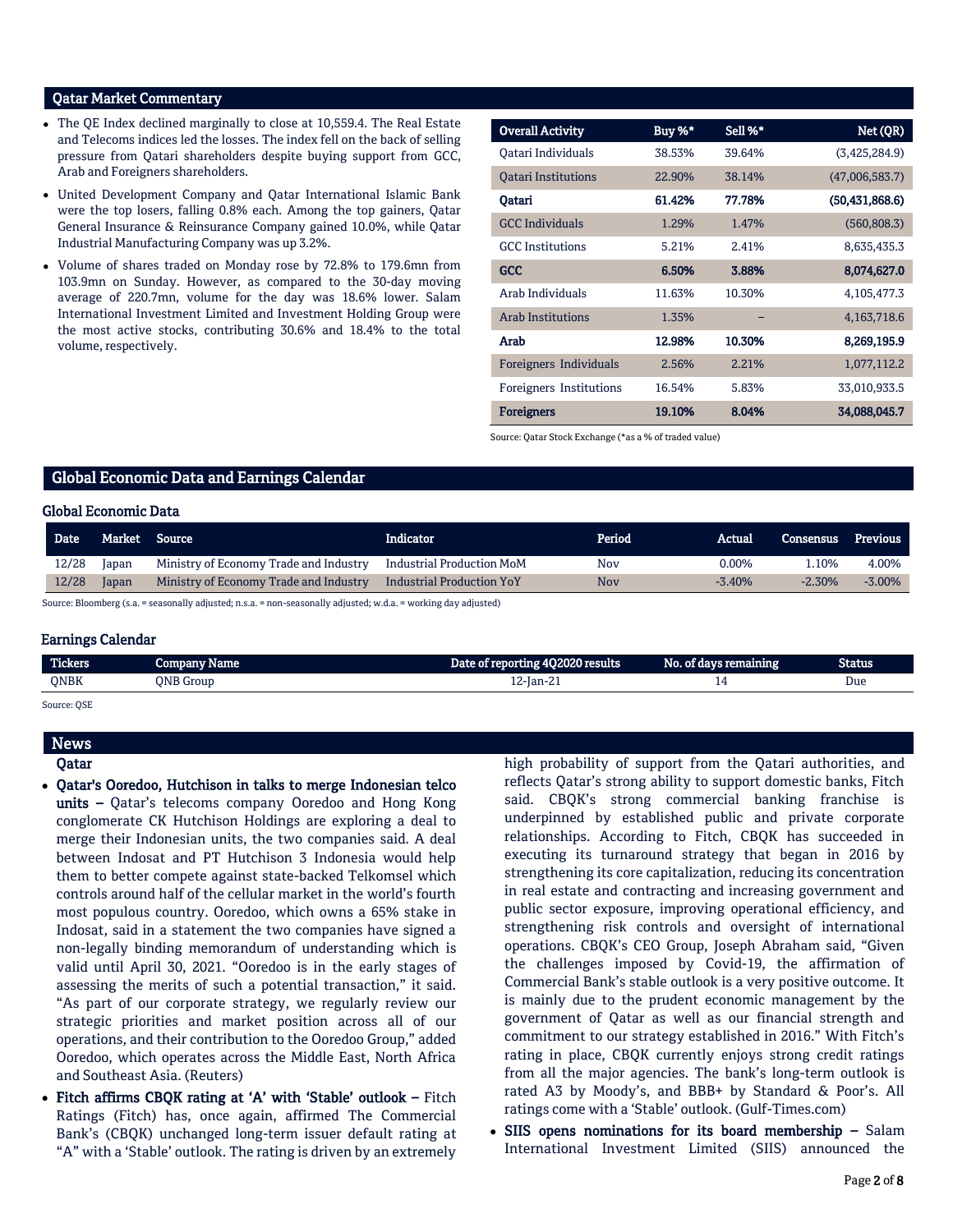opening of nominees for the board memberships for the period 2021 to 2023. Applications will be accepted starting from January 03, 2021 till 05:00 pm of February 03, 2021. (QSE)

- QLM set to complete listing procedures in early January Having successfully completed the initial public offering (IPO), QLM Medical and Life Insurance Company is all set to complete the listing procedures in early January 2021, according to the top official of the Qatar Stock Exchange (QSE). "The IPO of QLM has been successfully completed and we look forward to completing the rest of the listing procedures by the company in early January 2021," QSE Chief Executive Rashid bin Ali Al-Mansoori tweeted. QLM's conversion into a public shareholding company is expected to be completed by tomorrow and the first constituent general assembly has been scheduled for tomorrow (December 30, 2020). QLM, a subsidiary of Qatar Insurance Group (QATI), had early this month tapped the market with a 60% IPO at QR3.15 a piece to raise as much as QR659.4mn. (Gulf-Times.com)
- QP to sell kerosene at international rates Qatar Petroleum (QP) said the kerosene sales to retail consumers at distribution stations and to bulk consumers will be based on international prices from January 1, 2021. The country's hydrocarbon bellwether also said it shall periodically set the price and no new bulk consumers will be accepted. The move is based on the earlier announcement of December 26, 2019. QP is responsible for setting the selling price of petroleum products in Qatar. (Gulf-Times.com)
- GTA signs agreements with banks to facilitate tax payment The General Tax Authority (GTA) and QNB signed a financial services agreement. The GTA also signed three Memorandums of Understandings (MoU) with Masraf Al Rayyan, Dukhan Bank, and Al Ahli Bank. The MoUs were on creating an electronic link between the banks and the GTA to encourage the payment of taxes and by using different e-payment methods. The agreement was signed by GTA assistant Head of tax affairs Ghanem bin Khalifa Al-Attiyah; Chief Operating Officer and Executive General Manager at QNB Financial Services Ali Rashid Al-Mohannadi; General Manager and head of wholesale banking at Masraf Al Rayan Mohamed Isamil Al-Emadi; CEO of Dukhan Bank Khalid Youssef Al-Subaei; and Deputy CEO of Al Ahli Bank Mohamed Al-Namla. Al-Attiyah said that the plan to link the authority with banks will gain momentum in the future, adding that the goal is to facilitate the process of paying taxes so that it can be done electronically. He added that the banks were selected based on how ready their infrastructure is to implement the process. He called on other banks to complete their infrastructure so that they can offer the same service in the future. (Gulf-Times.com)
- Qatar trade surplus at QR9.1bn in November Qatar's foreign merchandise trade balance, which represents the difference between total exports and imports, showed a surplus of QR9.1bn in November, registering a rise of nearly QR2bn or 28.6% compared to October 2020. The trade surplus slipped by about QR3.4bn or 27.4% when compared to the corresponding month previous year (November 2019). The total value of exports of goods, including exports of goods of domestic origin and re-exports, in November 2020 reached QR16.6bn, showing a decrease of 25.1% compared to the same month in 2019. On

monthly basis, Qatar's exports in November 2020 increased by 8.3% compared to October 2020, preliminary data released by the Planning and Statistics Authority (PSA) showed. On the other hand, the imports of goods in November 2020 amounted to around QR7.5bn, showing a decrease of 22.1% over November 2019. When compared on a MoM basis the imports decreased by 8.9%. The YoY decrease in total exports was mainly due to lower exports of Petroleum gases and other gaseous hydrocarbons (LNG, condensates, propane, butane, among others) reaching at about QR9.5bn in November 2020, a decrease of 32.2%, Petroleum oils & oils from bituminous minerals (crude) reaching QR2.5bn, decreased by 41%, and increase in the Petroleum oils & oils from bituminous minerals (not crude) reaching QR1.4bn, increased by 29.6%. In November 2020, Japan was at the top of the countries of destination of Qatar's exports with close to QR3.0bn, a share of 18% of total exports, followed by China with almost QR2.7bn and a share of 16.5%, and South Korea with about QR2.3bn, a share of 13.9%. (Peninsula Qatar)

- GECF launches first-ever Annual Short-Term Gas Market Report – Gas Exporting Countries Forum (GECF) has launched the first edition of the GECF Annual Short-Term Gas Market Report 2020, which aims to become a reference for short-term views and analysis of the global gas and LNG markets, alongside the GECF Global Gas Outlook, which provides the longer-term view on the gas market. The publication of this report coincides with the still unfolding situation around COVID-19, an invisible virus that led to a significant slowdown in global activities with no distinction between economies and races. The pandemic is expected to leave its mark on 2020 and 2021 before allowing the expected recovery to pre-COVID-19 levels. In this context, we have chosen the title of this year's edition: "Gas Market Response to Turbulence: Resilience, Reliability & Lessons Learnt." Throughout the report, the GECF shares its independent assessment on the gas market with the main outcomes of the years 2019 and 2020, as well as the shortterm prospects for the full year 2020 and 2021. The publication sheds light on different aspects of the gas market, firstly with an overview of the main risks and challenges that the gas industry is facing today, with an analysis of the influencing factors and the critical areas for the gas industry as a whole, and for GECF Member Countries in particular. Secondly, the report provides a comprehensive analysis of the developments in the gas and LNG industry over the past two years, with a special focus on 2020 and the impact of COVID-19 on the industry. (Peninsula Qatar)
- Qatar Airways, Oman Air sign pact to expand code-sharing Qatar Airways continues to grow its portfolio of strong, globally strategic partnerships by signing an expanded code-share pact with Oman Air that will boost connectivity and provide more flexible travel options for both the airline's customers. The expanded code-share agreement is the first step in further strengthening the strategic co-operation between the two airlines that first began in 2000, it was announced Monday. Sales of the additional destinations will start in 2021. The codeshare expansion will "significantly" increase the number of destinations available to Oman Air passengers from three to 65 (subject to regulatory approval) on the Qatar Airways' network across Africa, the Americas, Asia Pacific, Europe, India, and the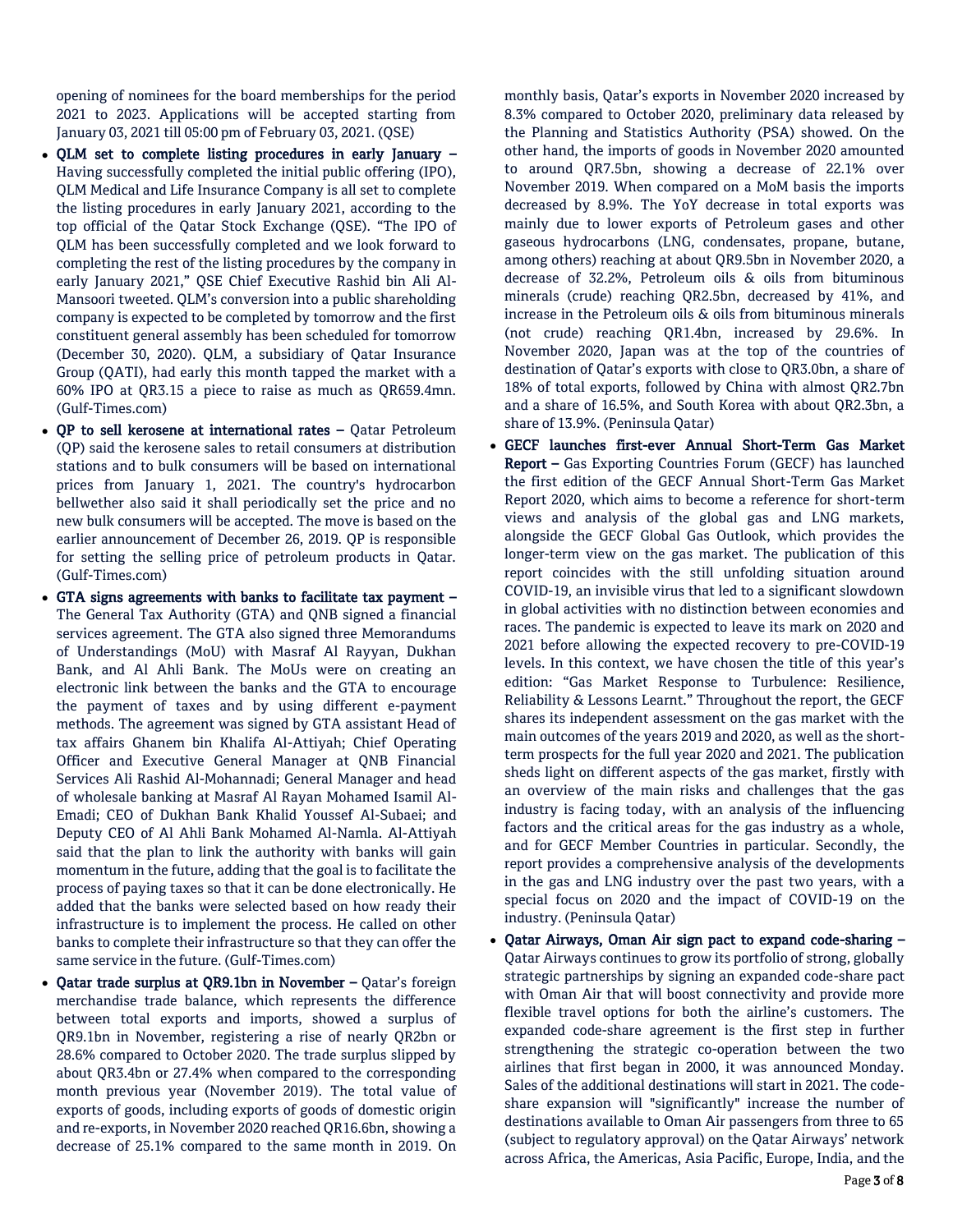Middle East. Qatar Airways passengers will also benefit from additional connectivity, with the ability to book travel on an additional six destinations across Africa and Asia in Oman Air's network. Both airlines will also explore a number of joint commercial and operational initiatives to further optimize their partnership. (Gulf-Times.com)

#### International

- Trump administration bolsters order barring US investment in Chinese firms – The Trump administration on Monday strengthened an executive order barring US investors from buying securities of alleged Chinese military-controlled companies, following disagreement among US agencies about how tough to make the directive. The Treasury Department published guidance clarifying that the executive order, released in November, would apply to investors in exchange-traded funds and index funds as well as subsidiaries of Chinese companies designated as owned or controlled by the Chinese military. The "frequently asked questions" release, posted on the Treasury website on Monday, came after Reuters and other news outlets reported that a debate was raging within the Trump administration over the guidance. The State Department and the Department of Defense had pushed back against a bid by Treasury Department to water down the executive order, a source said. Secretary of State Mike Pompeo said that the announcement "ensures US capital does not contribute to the development and modernization of the People's Republic of China's (PRC) military, intelligence, and security services." "This should allay concerns that US investors might unknowingly support (Chinese military-controlled companies) via direct, indirect, or other passive investments," he added. (Reuters)
- UK PM Johnson says trade deal is new starting point for EU relationship – Prime Minister Boris Johnson welcomed Britain's trade deal with the European Union as a new starting point for relations with the bloc in a call with the President of the European Council Charles Michel on Monday. "Just spoken with @eucopresident Charles Michel. I welcomed the importance of the UK/EU Agreement as a new starting point for our relationship, between sovereign equals," Johnson said on Twitter. "We looked forward to the formal ratification of the agreement and to working together on shared priorities, such as tackling climate change." (Reuters)
- Erdogan: Turkey, UK to sign free trade deal this week Turkish President Tayyip Erdogan said on Monday a free trade deal with London would be signed on Tuesday and completed after Thursday, when Britain formally leaves the European Union. The UK trade ministry said on Sunday the two nations will sign a deal that replicates the existing trading terms. The trading relationship was worth 18.6bn Pounds (\$25.25bn) in 2019. (Reuters)
- EU ambassadors approve provisional application of Brexit trade deal – Ambassadors of European Union governments in Brussels approved on Monday the provisional application from Jan 1, 2021 of the EU-Britain trade deal struck last week. "EU Ambassadors have unanimously approved the provisional application of the EU-UK Trade and Cooperation Agreement as of January 1, 2021," the spokesman for the German EU Presidency Sebastian Fischer said on Twitter. The deal, which

ended nine months of negotiations, will now be approved by all 27 EU governments in writing by 1400 GMT on Tuesday, Fischer said. (Reuters)

- EU-China investment deal likely this week China and the European Union are likely to clinch a deal this week that would give EU firms better access to the Chinese market, improve competition conditions and protect EU investment in China, European officials said. Talks on the investment deal began in 2014, but were stuck for years as the EU said China was failing to make good on promises to lift curbs on EU investment despite a pledge to open up the world's second largest economy. But tensions in trade relations between the US and China may have helped change the Chinese position and bring about a deal between Beijing and Brussels, officials said. Other officials close to the talks said that under the deal China would open up its manufacturing sector to EU companies, as well as construction, advertising, air transport, maritime services, telecoms and, to some extent, cloud computing. Talks on investment protection, however, are likely to continue next year and be concluded later, according to an agreed timeline. If there is political agreement on the deal on Wednesday, its transposition into legal texts could take several months. Together with the ratification process, that could mean it will be about year before it is implemented, officials said. (Reuters)
- France backs Brexit deal but vigilant on implementation France backs the draft Brexit trade deal agreed last week between the European Union and Britain but will be vigilant from day one over its proper implementation, President Emmanuel Macron's office said. Britain clinched a narrow deal with the EU on Thursday following months of tortuous negotiations and just seven days before it exits one of the world's biggest trading blocs in its most significant global shift since the loss of empire. (Reuters)
- Italy business lobbies urge EU to ease credit default rules Italy's main banking and industry associations have urged European Union (EU) authorities to temporarily ease EU bank rules on loan defaults and credit provisioning to help businesses cope with the impact of the COVID-19 pandemic. In a letter to the head of the European Commission, Ursula von der Leyen and other senior officials, the groups called for less stringent definitions to be applied to credit defaults to stop temporary liquidity problems forcing firms into bankruptcy. In particular, they said definitions of default, combining a 90 days late payment date criterion with new rules on past due exposures and distressed restructuring could see "a huge number" of borrowers classified as in default. "This would severely affect their access to credit, thus hampering their recovery perspectives," said the letter, sent by banking industry lobby group ABI, the main industry association Confindustria and 14 smaller business groups. The letter echoes concerns previously raised by Italian banks over a stricter definition of default kicking in from January, as well as on so-called calendar provisioning rules, which force banks to write down impaired loans in full over a set number of years. Italy, which has suffered the highest number of COVID-19 deaths in Europe, is also facing a major economic shock with GDP set to drop 9% this year, according to government forecasts, putting the future of thousands of companies at risk. (Reuters)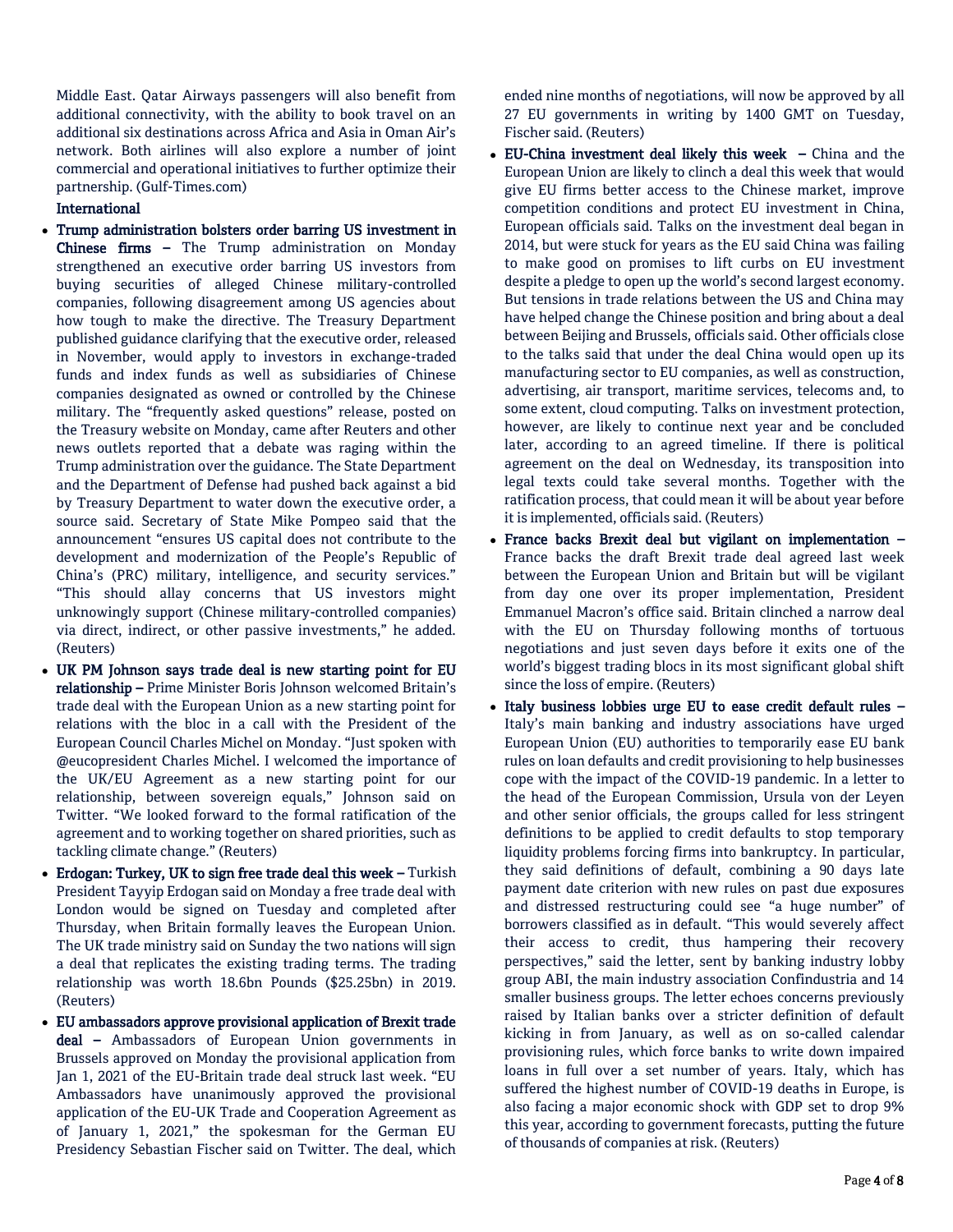RBI officials back 4% inflation target ahead of review – India should maintain its medium-term inflation target at 4% when it carries out a five-year review of the goal in March, two senior central bank officials recommended in a paper released on the bank's website on Monday. Retail inflation has stayed around 7% over the last three months, as the government pumped money into the system to revive Asia's third biggest economy from the impact of the coronavirus crisis. High food prices have also contributed to the rise, limiting the space for the Reserve Bank of India (RBI) to further ease its monetary policy. RBI researcher Harendra Kumar Behera and Deputy Governor Michael Patra said the country's trend inflation - the long-term rate looking beyond temporary economic factors - had steadily declined to 4.1%-4.3% since 2014 until the pandemic hit. "A target set below the trend imparts a deflationary bias to monetary policy because it will go into overkill relative to what the economy can intrinsically bear in order to achieve the target," they wrote in the paper seeking comments from the public. "Analogously, a target that is fixed above trend renders monetary policy too expansionary and prone to inflationary shocks and unanchored expectations." They said there was a case to stick to the inflation target of 4% because "if it ain't broke, don't fix it". Maintaining its key interest rates early this month, the RBI said that "inflation targeting is uppermost in our agenda". (Reuters)

### Regional

- SEC EGM approves treating SR3.4bn dividends owed to Saudi Aramco – Saudi Electricity Company's (SEC) extraordinary general assembly (EGM) approved to treat the SR3.351bn worth of dividends owed by it to the Saudi Arabian Oil Company (Saudi Aramco) since SEC's inception until the end of 1439H as a debt in favour of the Ministry of Finance. The dividends stipulated in the settlement and the Mudarabah agreements that were signed between the company and the finance ministry will be included in the financial liabilities due to the government by SEC, according to a bourse disclosure on Monday. Moreover, the EGM agreed to form and allocate a consensual reserve to pay the dividends of the Mudarabah agreement and further authorised the board to transfer funds from the retained earnings to set up the reserve. (Bloomberg)
- Al Khodari says 10 projects worth SR994mn withdrawn Abdullah Abdul Mohsen Al Khodari Sons Company (Al Khodari) on Monday said that 10 previously-awarded government projects in different stages of work have been withdrawn. The projects are valued at SR994.05mn and are affiliated to the Ministry of Education, the Ministry of Municipal and Rural Affairs, the Ministry of Environment, Water and Agriculture, and the Ministry of Health, Al Khodari said in a bourse disclosure. Al Khodari revealed that the projects were withdrawn during the tenure of the previous board of directors and executive management and that the action was not announced at the time. Initial losses from the projects' withdrawal are estimated at SR260mn, Al Khodari said, noting that it will take all necessary measures against those who did not disclose the withdrawal. (Bloomberg)
- STC to invest up to \$500mn in cloud services with partners Saudi Telecom Company (STC) will invest up to \$500mn over five years in cloud services in partnership with eWTP Arabia

Capital fund and Alibaba Cloud company, STC said in a tweet on Monday. (Reuters)

- Chemanol submits request to CMA for capital cut, raise Methanol Chemicals Company (Chemanol) has submitted a request to the Capital Market Authority (CMA) to reduce its capital and then increase it by way of a rights issue. It further hired Wasatah Capital as the offering financial adviser, according to a bourse filing on Monday. Chemanol wants to cut its capital by SR531.49mn and then raise it via a rights issue by SR480mn. Further details will be provided in due course, the statement concluded. (Bloomberg)
- Halwani Bros board proposes capital raise, FY20 dividends Halwani Bros. Company's board recommended raising the company's capital by 12.5% to SR353.57mn by issuing one share for every eight owned shares, subject to competent approvals. The step comes to support the company's capital in line with its business size and future ambitions, according to a stock exchange statement on Monday. In a separate filing, the board proposed distributing SR47.14mn or 15% of the share's par value in cash dividends to shareholders for fiscal year 2020. (Bloomberg)
- GASCO to receive SR50.4mn in 4Q2020 dividends from unit National Gas and Industrialization Company (GASCO) said its subsidiary, the National Industrial Gases Company (GAS), agreed to distribute cash dividends for the fourth quarter of 2020. GASCO owns 9% of GAS' capital and hence, it will receive SR50.4mn in cash dividends, according to a bourse disclosure on Monday. The distributions' material effect will reflect positively on GASCO's financial results for fiscal year 2020. GASCO's total share of FY20 dividends amounted to SR63mn. (Bloomberg)
- Saudi Arabia extends entry ban for one more week Saudi Arabia announced that it will extend ban on entry to the kingdom by air, land, and sea for another week, state-run Saudi Press Agency (SPA) reported. The step comes in an effort to ensure the safety of citizens and expatriates. However, exceptional cases and the movement of goods, commodities, and supply chains will be exempted from the ban. (Bloomberg)
- Saudi trade exchange with Arab states hits SR150.4bn in ten months – Saudi Arabia's trade exchange with Arab states declined in the first ten months of 2020 given the impact of the COVID-19 pandemic on trade movement. The Kingdom's merchandise trade exchange with Arab countries fell by 18.97% in the January-October period to reach SR150.44bn, compared with SR185.66bn in the year-ago period, according to data collected by Mubasher based on official figures. The UAE was the Kingdom's main Arab trading partner for merchandise trade during the ten-month period ended in October, accounting for 41.7% of total trade exchange value at SR62.75bn. Egypt took the second spot with SR23.45bn, followed by Bahrain with SR20.11bn. Moreover, Saudi Arabia achieved a trade surplus of SR41.31bn with Arab states in the January-October period, compared with a surplus of SR57.79bn in the prior-ago period. (Bloomberg)
- SIDF approves SR17bn worth of loans in 2020 The Saudi Industrial Development Fund (SIDF) has approved loans worth more than SR17bn during 2020, an exceptional number in SIDF's history. In this regard, the CEO of the SIDF, Ibrahim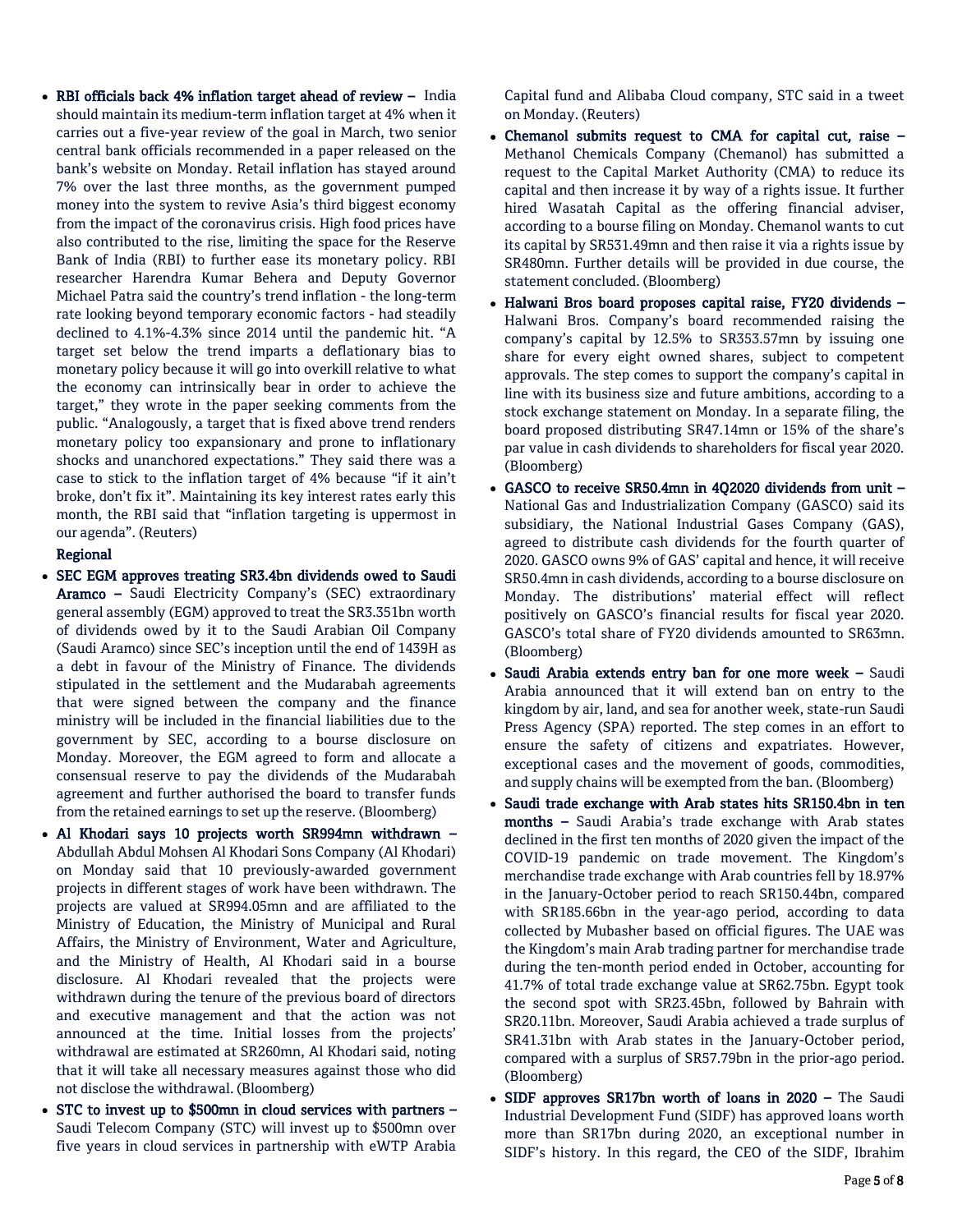Almojel, said these exceptional results that were achieved during the year were supported by the rising performance of the industrial sector. The loans aim to provide further support to promising sectors so that they become a new pillar for the national economy, according to an official statement. The SIDF was founded to play a leading role in effectuating development policies and programs. It is the primary financial enabler for the industrial transformation in Saudi Arabia. The fund was set up to operate a vital role in promoting industrial investment opportunities, strengthening the local industry, and enhancing its performance, according to the fund's website. (Bloomberg)

- SWCC says 7 consortia qualified to compete in Ras AlKhair plant privatization – Head of Privatization at the Saline Water Conversion Corporation (SWCC), Ahmad Mohammad Al-Amro, said that seven regional and global companies and strategic consortia have been qualified to compete in the Ras AlKhair plant privatization. In an interview with Al Arabiya, Al-Amro emphasized the readiness of financing entities to collaborate with these consortia, highlighting that the competition will be offered within the upcoming days and that SWCC will receive bids in the second quarter of 2021. Moreover, he noted that SWCC is one of the most important governmental sectors in the water field and the world's largest desalinated water producer. Ras AlKhair plant was chosen as the first production group for privatization as part of SWCC's privatization works of production assets in an effort to diversify revenue sources and reduce dependency on oil. (Bloomberg)
- PIF unit makes Saudi Arabia's largest ever private military industry deal – Saudi Arabian Military Industries (SAMI) is buying a defence, energy, ICT, and security services company in the country's largest ever military industries deal. The purchase of the Advanced Electronics Company (AEC) is expected to be completed in the first quarter of 2021 following regulatory approvals. SAMI, which is a subsidiary of the Public Investment Fund (PIF), announced the deal on Monday during a ceremony attended by senior officials from the Defense Ministry, the General Authority for Military Industries and board members from both companies. (Zawya)
- UAE extends tourist visas for one month without government fees – His Highness Sheikh Mohammed bin Rashid Al Maktoum, Vice President, Prime Minister and Ruler of Dubai, has directed to extend tourist visa for all nationalities for one additional month without any government fees as some states have temporarily closed their airports and restricted travel movement. The decision comes to relax measures for visitors coming to the UAE from around the world to spend end-of-theyear celebrations with their families. All government departments have been directed to facilitate the measures for all UAE tourists and visitors in consideration of the ongoing global circumstances, and to cooperate with all authorities concerned to ensure the comfort and safety of all UAE's visitors. (Zawya)
- UAE first country in Middle East to add 500 MHz to Wi-Fi network – The Telecommunications Regulatory Authority (TRA) has added 500 MHz of 6 GHz band for the Wi-Fi radio frequency spectrum at an EIRP of 250 mW. The new addition enables the UAE to become the first country in the Middle East to significantly raise indoor wireless network speed, according

to a press release on Monday. This step is in line with the increasing use of wireless services by individuals, companies, and different business sectors in their daily activities. A total of 99% of homes in the UAE has internet access, as shown by the ITU database published in June 2020. (Bloomberg)

- ADNOC Distribution eyes acquiring fuel distribution assets in Saudi Arabia – The board of Abu Dhabi National Oil Company for Distribution (ADNOC Distribution) will consider an acquisition of fuel distribution assets in Saudi Arabia. During its meeting set to be held on December 30, 2020, the board will discuss acquiring the assets in exchange for \$10mn, according to the company's disclosure to the Abu Dhabi Securities Exchange (ADX) on Monday. It is noteworthy to mention that in 2018, ADNOC Distribution obtained an operating license from Saudi Arabia, allowing the company to operate, own, and manage fuel stations in the Kingdom. (Bloomberg)
- Al Mal Capital REIT raises AED350mn from IPO on DFM Al Mal Capital, a subsidiary of Dubai Investments, has raised AED350mn in an initial public offering (IPO) launched for its newly founded entity Al Mal Capital REIT after closing the subscription period on December 8, 2020. Al Mal Capital REIT will be the first to be listed on the Dubai Financial Market (DFM) in January 2021, after receiving the approval from the Securities and Commodities Authority (SCA) and the DFM, according to a press release on Monday. On 21 December 2020, the SCA approves to grant Al Mal Capital REIT a license to operate as a real estate investment fund. The fund seeks to enter into long-term lease agreements to acquire a diversified portfolio of real estate properties. Hence, Al Mal Capital REIT will use both IPO proceeds and Islamic financing from local banks to invest in various high growth sectors in the UAE, including healthcare, education, and industrial assets, targeting an annual return of 7%. (Bloomberg)
- DP World selected as preferred bidder to manage multipurpose terminal in Angola - DP World has been chosen as a preferred bidder to operate and manage the Multipurpose Terminal (MPT) at the Port of Luanda in Angola, according to the Emirates News Agency (WAM). DP World plans to invest \$190mn during the 20-year period of the concession to improve the existing infrastructure and acquire new equipment to enhance the efficiency of the MPT. The group aims to raise the annual throughput of the MPT, which manages containers and general cargo, to around 700,000 TEUs per year. With a quay of 610 metres and a depth of 12.5 metres, the MPT is the first seaport terminal located on the western coast of Southern Africa to be operated and managed by DP World. (Bloomberg)
- ADGM's registered licenses rise 43% in 2020 The number of registered licenses in the Abu Dhabi Global Market (ADGM) rose by 43% to 3,211 by the end of 2020, according to a recent press release. ADGM recorded a 193% jump in assets under management throughout 2020 to reach over \$85 billion by the end of the year. This record reflects the growth achieved by ADGM across main areas of FinTech, regulation, sustainable finance, and arbitration in 2020 despite the coronavirus (COVID-19) pandemic. (Bloomberg)
- Sharjah Ruler approves \$9.14bn budget for 2021 HH Sheikh Sultan bin Muhammad Al Qasimi, Supreme Council Member and Ruler of Sharjah, has approved the general budget for the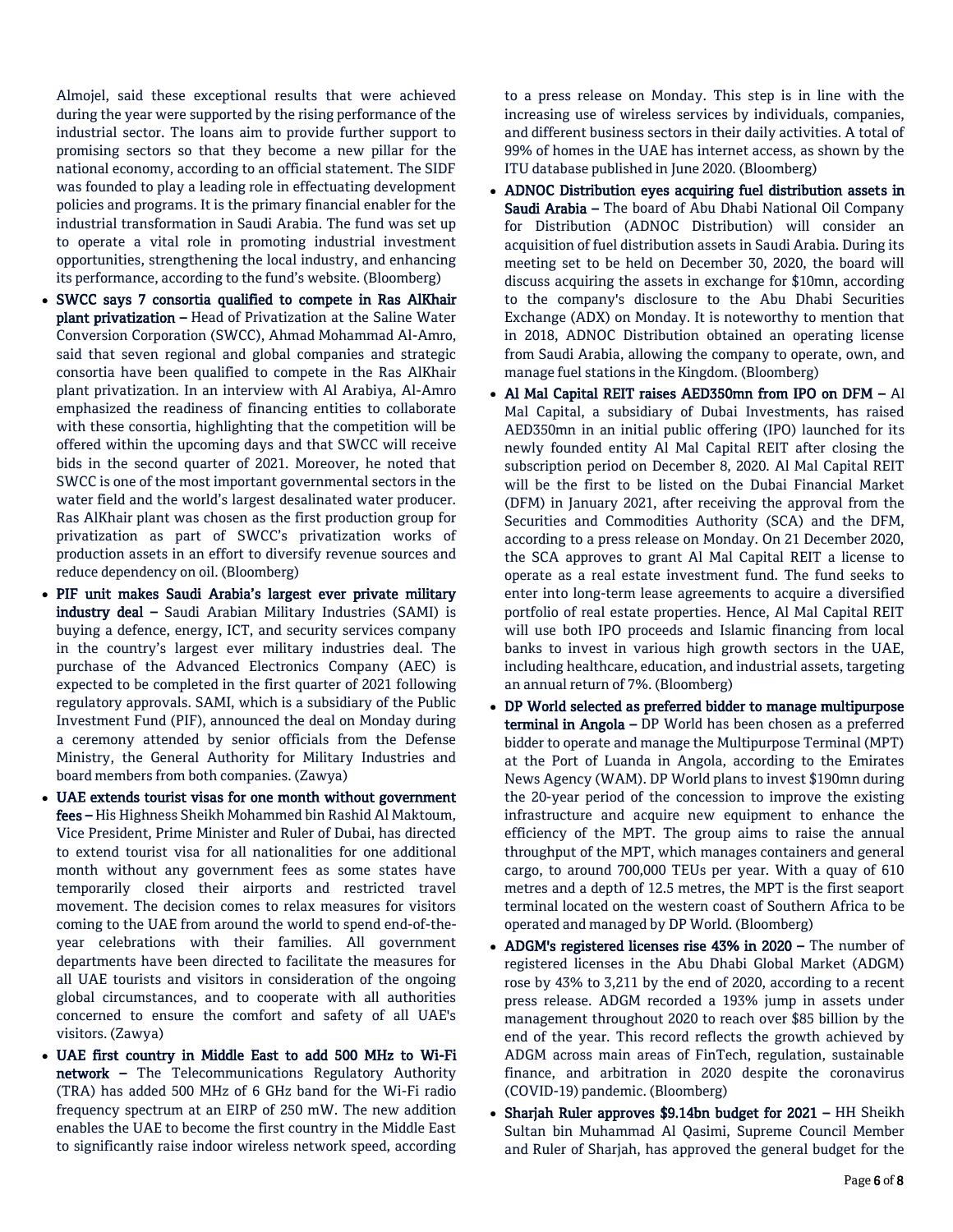Emirate of Sharjah of AED33.6bn for the fiscal year 2021. According to Sharjah Finance Department (SFD), the budget has increased 12% compared to the final 2020 budget with the aim to achieve the strategic vision of the emirate in economic and social development, enhancing financial sustainability, and stimulating the macroeconomic environment. (Zawya)

- Kuwait will not extend suspension of flights, will open borders – Kuwait will not extend its decision to suspend flights beyond January 1 and will open its land and sea borders the next day, the cabinet said in a statement on Monday. Last week, Kuwait had suspended all commercial flights and closed its land and sea borders until Jan. 1, the government communications office said, over fears about a new, more contagious coronavirus variant. After a cabinet meeting on Monday, in which the health minister confirmed that no new variants of coronavirus have been discovered in Kuwait until this date, the cabinet decided it will not extend the suspension of flights or keep its borders closed. The cabinet decided to open the land and sea ports daily, as of Saturday Jan. 2, from 9 am to 3 pm. These decisions will be reviewed according to developments regarding the spread of coronavirus, the cabinet added. (Reuters)
- More than 270,000 expatriate workers left Oman this year Oman's expatriate worker population fell by more than 270,000, or nearly 16%, from the end of 2019 to November 2020, data from the National Centre for Statistics and Information showed. Oman had 1.44mn non-Omani workers as of November, according to the data, down from 1.71mn expatriate workers at the end of last year. Many foreign workers have left Gulf countries this year as their hydrocarbon-dependent economies were simultaneously hit by the coronavirus pandemic and the drop in oil demand and prices that came with it. The International Labor Organization said earlier this year that it expected an expatriate exodus from the Gulf to be larger than after the 2008-2009 financial crisis and the 2014-2015 plunge in prices for oil, the region's main export. More than 340,000 foreign workers left Oman in 2010 following the financial crisis. (Reuters)